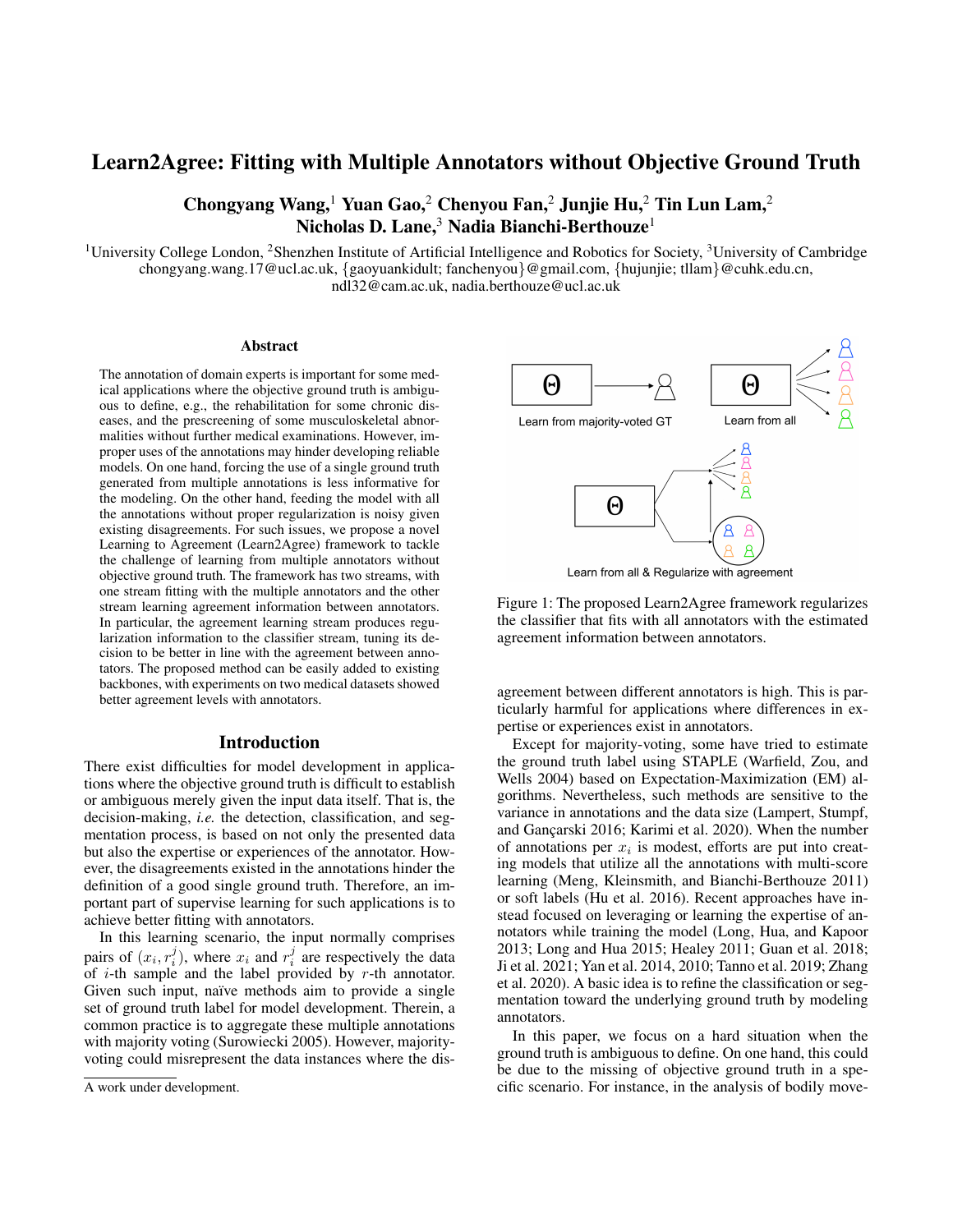ment behavior for chronic-pain (CP) rehabilitation, the selfawareness of people with CP about their exhibited pain or fear-related behaviors is low, thus physiotherapists play a key role in judging it (Felipe et al. 2015; Singh et al. 2016). However, since the physiotherapists are assessing the behavior on the basis of visual observations, they may disagree on the judgment or ground truth.

Additionally, the ground truth could be temporarily missing, at a special stage of the task. For example, in abnormality prescreening for bone X-rays, except for abnormalities like fractures and hardware implantation that are obvious and deterministic, other types like degenerative diseases and miscellaneous abnormalities are mainly diagnosed with further medical examinations (Rajpurkar et al. 2017). That is, at prescreening stage, the opinion of the doctor makes the decision, which could disagree with other doctors or the final medical examination though.

Thereon, unlike the traditional modeling goal that usually requires the existence of a set of ground truth labels to evaluate the performance, the objective of modeling in this paper is to improve the overall agreement between the model and annotators. Our contributions are four-fold: (i) We propose a novel Learn2Agree framework to directly leverage the agreement information stored in annotations from multiple annotators to regularize the behavior of the classifier that learns from them; (ii) To improve the robustness, we propose a general agreement distribution and an agreement regression loss to model the uncertainty in annotations; (iii) To regularize the classifier, we propose a regularization function to tune the classifier to better agree with all annotators; (iv) Our method noticeably improves existing backbones for better agreement levels with all annotators on classification tasks in two medical datasets, involving data of body movement sequences and bone X-rays.

### Related Work

Modeling Annotators. The leveraging or learning of annotators' expertise for better modeling is usually implemented in a two-step or multiphase manner, or integrated to run simultaneously. For the first category, one way to acquire the expertise is by referring to the prior knowledge about the annotation, e.g. the year of experience of each annotator, and the discussion held on the disagreed annotations. With such prior knowledge, studies in (Long, Hua, and Kapoor 2013; Long and Hua 2015; Healey 2011) propose to distill the annotations, deciding which annotator to trust for disagreed samples. Without the access to such prior knowledge, the expertise, or behavior of an annotator can also be modeled given the annotation and the data, which could be used as a way to weight each annotator in the training of a classification model (Guan et al. 2018), or adopted to refine the segmentation learned from multiple annotators (Ji et al. 2021). More close to ours are the ones that simultaneously model the expertise of annotators while training the classifier. Previous efforts are seen on using probabilistic models (Yan et al. 2014, 2010) driven by EM algorithms, and multi-head models that directly model annotators as confusion matrices estimated in comparison with the underlying ground truth (Tanno et al. 2019; Zhang et al. 2020).

While the idea behind these works may indeed work for applications where the distance between each annotator and the underlying ground truth exists and can be estimated in some ways to refine the decision-making of a model, we argue that in some cases it is (at least temporarily) difficult to assume the existence of the underlying ground truth.

Modeling Uncertainty. Modeling uncertainty is a popular topic in the computer vision domain, especially for tasks of semantic segmentation and object detection. Therein, methods proposed can be categorized into two groups: i) the Bayesian methods, where parameters of the posterior distribution (e.g. mean and variance) of the uncertainty are estimated with Monte Carlo dropout (Leibig et al. 2017; Kendall, Badrinarayanan, and Cipolla 2017; Ma et al. 2017) and parametric learning (Hu, Sclaroff, and Saenko 2020; Charpentier, Zügner, and Günnemann 2020) etc.; and ii) 'non-Bayesian' alternatives, where the distribution of uncertainty is learned with ensemble methods (Lakshminarayanan, Pritzel, and Blundell 2016), variance propagation (Postels et al. 2019), and knowledge distillation (Shen et al. 2021) etc.

Except for their complex and time-consuming training or inference strategies, another characteristic of these methods is the dependence on Gaussian or Dirac delta distributions as the prior assumption.

Evaluation without Ground Truth. In the context of modeling multiple annotations without ground truth, typical evaluation measures rely on metrics of agreements. For example, (Kleinsmith, Bianchi-Berthouze, and Steed 2011) uses metrics of agreement, e.g. Cohen's Kappa (Cohen 1960) and Fleiss' Kappa (Fleiss 1971), as the way to compare the agreement level between a system and an annotator and the agreement level between other unseen annotators, in a cross-validation manner. However, this method does not consider how to directly learn from all the annotators, and how to evaluate the performance of the model in this case. For this end, (Lovchinsky et al. 2019) proposes a metric named discrepancy ratio. In short, the metric compares performances of the model-annotator vs. the annotator-annotator, where the performance can be computed as discrepancy e.g. with absolute error, or as agreement e.g. with Cohen's kappa. In this paper, we use the Cohen's kappa as the agreement calculator together with such a metric to evaluate the performance of our method. We refer to this metric as agreement ratio.

### Method

An overview of our proposed Learn2Agree framework is shown in Fig.2. The core of our proposed method is to learn to estimate the agreement between different annotators based on their raw annotations, and simultaneously utilize the agreement-level estimation to regularize the training of the classification task. Therein, different components of the proposed method concern: the learning of agreement levels between annotators, and regularizing the classifier with such information. In testing or inference, the model estimates annotators' agreement level based on the current data input, which is then used to aid the classification.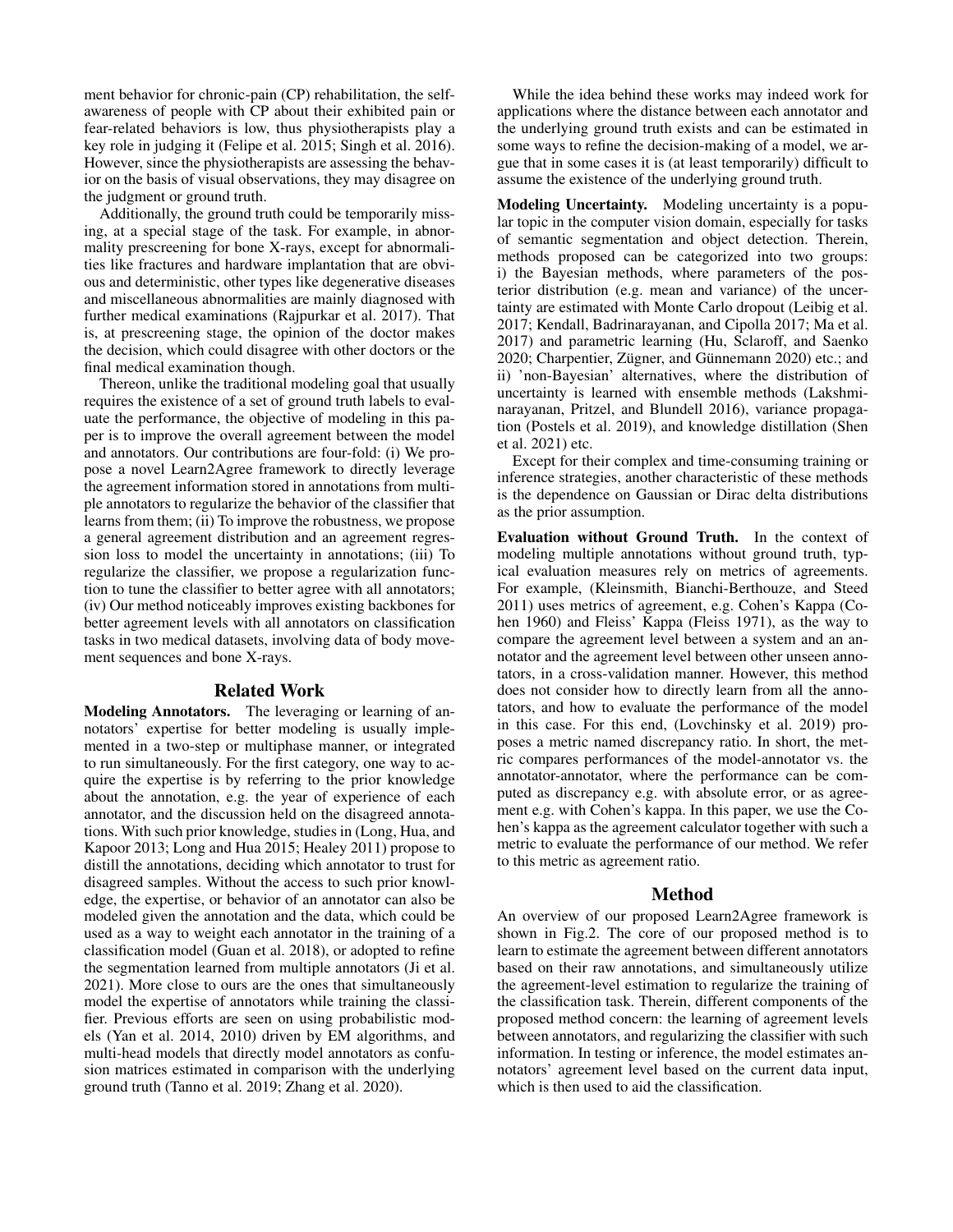

Figure 2: An overview of our Learn2Agree framework, comprising i) (above) the classifier stream with original prediction  $\hat{p}_{\theta}(x_i)$  that fits with available annotations  $\{r_i^j\}^{j=1,...,J}$ ; and ii) (below) the agreement learning stream that learns to estimate  $\hat{y}_i$ of the agreement level  $\alpha_i$  between annotators, and leverage such information to compute the regularized prediction  $\tilde{p}_\theta(x_i)$ .

In this paper, we consider a dataset comprising  $N$  samples  $X = \{x_i\}_{i=1,\dots,N}$ , with each sample  $x_i$  being an image or a timestep in a body movement data sequence. For each sample  $x_i$ ,  $r_i^j$  denotes the annotation provided by j-th annotator, with  $\alpha_i \in [0, 1]$  being the agreement computed between annotators. For a binary task,  $r_i^j \in \{0, 1\}$ . With such dataset  $\mathcal{D} = \{x_i, r_i^j\}_{i=1,\dots,N}^{j=1,\dots,J}$ , the proposed method aims to improve the agreement level with all annotators. It should be noted that, for each sample  $x_i$ , the method does not expect the annotations to be available from all the J annotators.

### Modeling Uncertainty in Agreement Learning

To enable a robust learning of the agreement between annotators, we consider modeling the uncertainty that could exist in the annotations. In our scenarios, the uncertainty comes from annotators' varying expertise exhibited in their annotations across different data samples, which may not follow specific prior distributions.

Inspired by the study of (Li et al. 2020) that proposed to use a general distribution for uncertainty modeling in the bounding box regression of object classification, without relying on any prior distributions, we further propose a general agreement distribution  $G(y_i)$  for agreement learning (see the upper part of Fig.3). Therein, the distribution values are the possible agreement levels  $y_i$  between annotators with a range of  $[y_i^0, y_i^n]$ , which is further discretized into  $\{y_i^0, y_i^1, \ldots y_i^{n-1}, y_i^n\}$  with a uniform interval of 1. The general agreement distribution has a property  $\sum_{k=0}^{n} G(y_i^k)$ 1, which can be implemented with a softmax layer with  $n+1$ nodes. The predicted agreement  $\hat{y}_i$  for regression can be computed as the weighted sum of all the distribution values

$$
\hat{y}_i = \sum_{k=0}^n G(y_i^k) y_i^k.
$$
 (1)

For training the predicted agreement value  $\hat{y}_i$  toward the target agreement  $\alpha_i$ , inspired by the effectiveness of quantile regression in understanding the property of conditional distribution (Koenker and Hallock 2001; Hao, Naiman, and Naiman 2007; Fan et al. 2019), we propose a novel Agreement Regression (AR) loss defined by

$$
\mathcal{L}_{AR}(\hat{y}_i, \alpha_i) = \max[\alpha_i(\hat{y}_i - \alpha_i), (\alpha_i - 1)(\hat{y}_i - \alpha_i)]. \tag{2}
$$



Figure 3: The learning of the agreement  $\alpha_i$  between annotators is modeled with a general agreement distribution  $G(y_i)$ using agreement regression loss  $\mathcal{L}_{AR}$  (above), with the X axis of the distribution being the possible agreement levels  $y_i$  and the Y axis being the respective probabilities. This learning can also be implemented as a linear regression task that learns to approach the exact agreement level  $\alpha_i$  using RMSE loss (below).

Comparing with the original quantile regression loss, the quantile q is replaced with the agreement  $\alpha_i$  computed at current input sample  $x_i$ . The quantile  $q$  is usually fixed for a dataset, as to understand the underlying distribution of the model's output at a given quantile. By replacing q with  $\alpha_i$ , we optimize the general agreement distribution to focus on the given agreement level dynamically across samples.

In (Li et al. 2021), the authors proposed to use the top  $k$  values of the distribution and their mean to indicate the shape (flatness) of the distribution, which provides the level of uncertainty in object classification. In our case, all probabilities of the distribution are used to regularize the classifier. While this also informs the shape of the distribution for the perspective of uncertainty modeling, the skewness reflecting the high or low agreement level learned at the current data sample is also revealed. Thereon, two fully-connected layers with RELU and Sigmoid activations respectively are used to process such information and produce the agreement indicator  $\tilde{y}_i$  for regularization.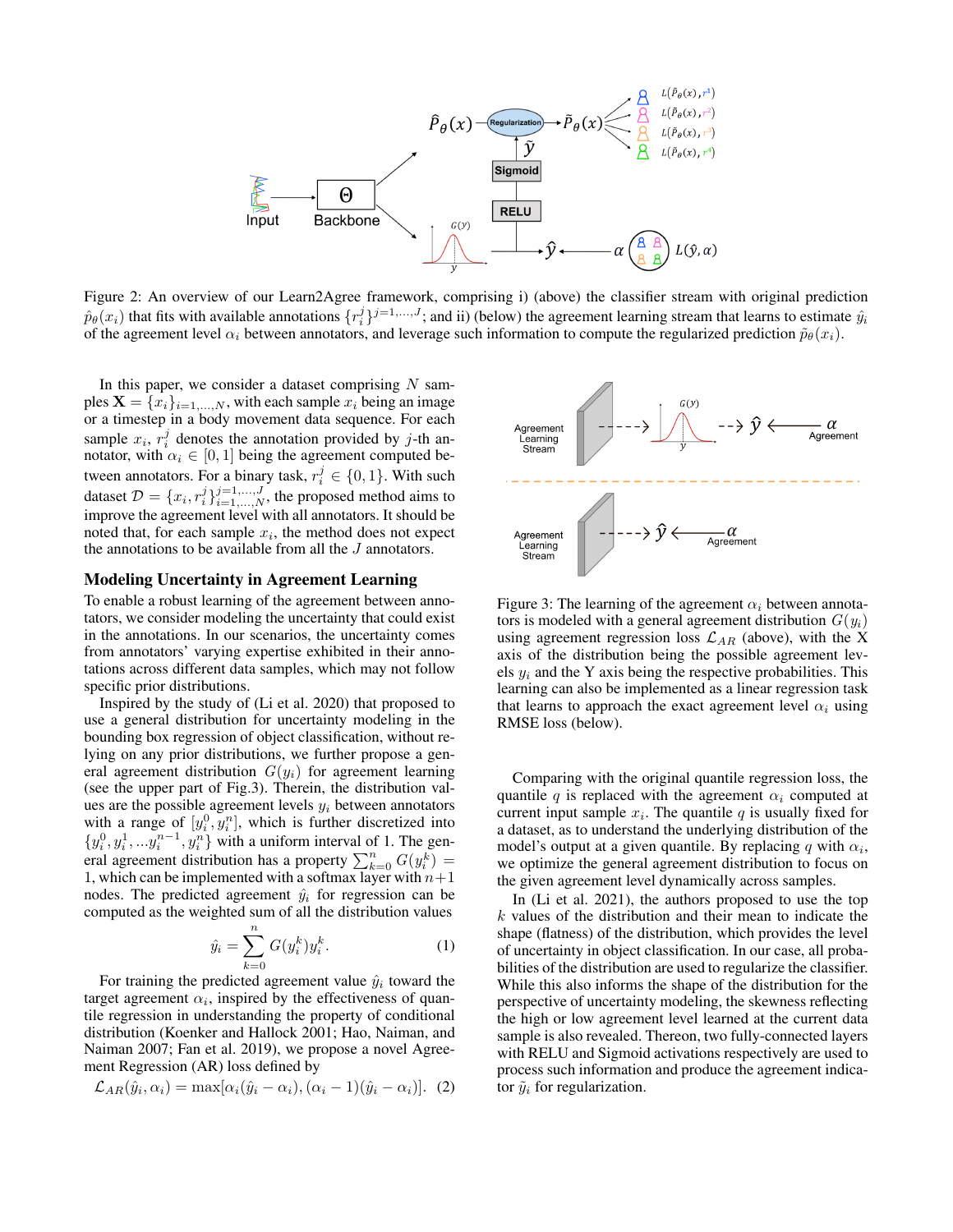Learning Agreement with Linear Regression. Straightforwardly, we can also formulate the agreement learning as a plain linear regression task, modelled by a fully-connected layer with a Sigmoid activation function (see the lower part of Fig.3). Then, the predicted agreement  $\hat{y}_i$  is directly taken as the agreement indicator  $\tilde{y}_i$  for regularization. Given the predicted agreement  $\hat{y}_i$  and target agreement  $\alpha_i$  at each input sample  $x_i$ , by using Root Mean Squared Error (RMSE), the linear regression loss is computed as

$$
\mathcal{L}_{RMSE}(\hat{y}, \alpha) = [\frac{1}{N} \sum_{i}^{N} (\hat{y}_i - \alpha_i)^2]^{\frac{1}{2}}.
$$
 (3)

It should be noted that, the proposed AR loss can also be used for this linear regression variant, which may help optimize the underlying distribution toward the given agreement level. In the experiments, an empirical comparison between different variants for agreement learning is conducted.

## Regularizing the Classifier with Agreement

Since the high-level information implied by the agreement between annotators could provide extra hints in classification tasks, we utilize the agreement indicator  $\tilde{y}_i$  to regularize the classifier training toward providing outcomes that are more in agreement with annotators. Given a binary classification task (a multi-class task can be decomposed into several binary ones), at input sample  $x_i$ , we denote the original predicted probability toward the positive class of the classifier to be  $\hat{p}_{\theta}(x_i)$ . The general idea is that, when the learned agreement indicator is i) at chance level i.e.  $\tilde{y}_i = 0.5$ ,  $\hat{p}_\theta(x_i)$ shall stay unchanged; ii) biased toward the positive/negative class, the value of  $\hat{p}_{\theta}(x_i)$  shall be regularized toward the respective class. For these, we propose a novel regularization function written as

$$
\tilde{p}_{\theta}(x_i) = \frac{\hat{p}_{\theta}(x_i)e^{\lambda(\tilde{y}_i - 0.5)}}{\hat{p}_{\theta}(x_i)e^{\lambda(\tilde{y}_i - 0.5)} + (1 - \hat{p}_{\theta}(x_i))e^{\lambda(0.5 - \tilde{y}_i)}},
$$
(4)

where  $\tilde{p}_{\theta}(x_i)$  is the regularized probability toward the positive class of the current binary task,  $\lambda$  is a hyperparameter controlling the scale at which the original predicted probability  $\hat{p}_{\theta}(x_i)$  changes toward  $\tilde{p}_{\theta}(x_i)$  when the agreement indicator increases/decreases. Fig.4 shows the property of the function: for the original predicted probability  $\hat{p}_{\theta}(x_i) = 0.5$ , the function with larger  $\lambda$  augments the effect of the learned agreement indicator  $\tilde{y}_i$  so that the output  $\tilde{p}_{\theta}(x_i)$  is regularized toward the more (dis)agreed; when  $\tilde{y}_i$ is at 0.5, where annotators are unable to reach an abovechance opinion about the task, the regularized probability stays unchanged with  $\tilde{p}_{\theta}(x_i) = \hat{p}_{\theta}(x_i)$ .

## Combating Imbalances in Logarithmic Loss

In this subsection, we first alleviate the influence of class imbalances present in the annotation of each annotator, by refining the vanilla cross-entropy loss. We further explore the use of an agreement-oriented loss that may naturally avoid such imbalances during training.



Figure 4: The property of the regularization function. X and Y axes are the agreement indicator  $\tilde{y}_i$  and regularized probability  $\tilde{p}_{\theta}(x_i)$ , respectively.  $\tilde{p}_{\theta}(x_i)$  is regularized to the class, for which the  $\tilde{y}_i$  is high, with the scale controlled by  $\lambda$ .

Annotation Balancing for Each Annotator. For the classifier stream, given the regularized probability  $\tilde{p}_{\theta}(x_i)$  at the current input sample  $x_i$ , the classifier is updated using the sum of the loss computed according to the available annotation  $r_i^j$  from each annotator. Due to the various the nature of the task (*i.e.*, positive samples are sparse), the annotation from each annotator could be noticeably imbalanced. Toward this problem, we use the Focal Loss (FL) (Lin et al. 2017), written as follows.

$$
\mathcal{L}_{\text{FL}}(p,g) = -|g-p|^{\gamma}(g\log(p) + (1-g)\log(1-p)), \text{ (5)}
$$

where  $p$  is the predicted probability of the model toward the positive class at the current data sample,  $g \in \{0, 1\}$  is the binary ground truth, and  $\gamma \geq 0$  is the focusing parameter used to control the threshold for judging the well-classified. A larger  $\gamma$  leads to a lower threshold so that more samples would be treated as the well-classified and down weighted. In our scenario, the FL function is integrated into the following loss function to compute the average loss from all annotators.

$$
\mathcal{L}_{\theta}(\tilde{\mathbf{P}}_{\theta}, \mathbf{R}) = \frac{1}{J} \sum_{j=1}^{J} \frac{1}{\dot{N}^{j}} \sum_{i=1}^{\dot{N}^{j}} \mathcal{L}_{FL}(\tilde{p}_{\theta}(x_{i}), r_{i}^{j}), \quad (6)
$$

where  $\dot{N}^j \leq N$  is the number of samples that have been labelled by j-th annotator,  $\tilde{\mathbf{P}}_{\theta} = {\{\tilde{p}_{\theta}(x_i)\}_{i=1,...,N}}$ ,  $\mathbf{R} =$  ${r_i^j}_{i=1,\ldots,N_j}^{j=1,\ldots,J}$ .  $r_i^j$  = null if the j-th annotator did not annotate at i−th sample, and the loss is not computed here.

Additionally, searching for the  $\gamma$  manually for each annotator could be cumbersome, especially for a dataset labeled by numerous annotators. In this paper, we compute  $\gamma$  given the number of samples annotated by each annotator per class of each binary task. The hypothesis is that,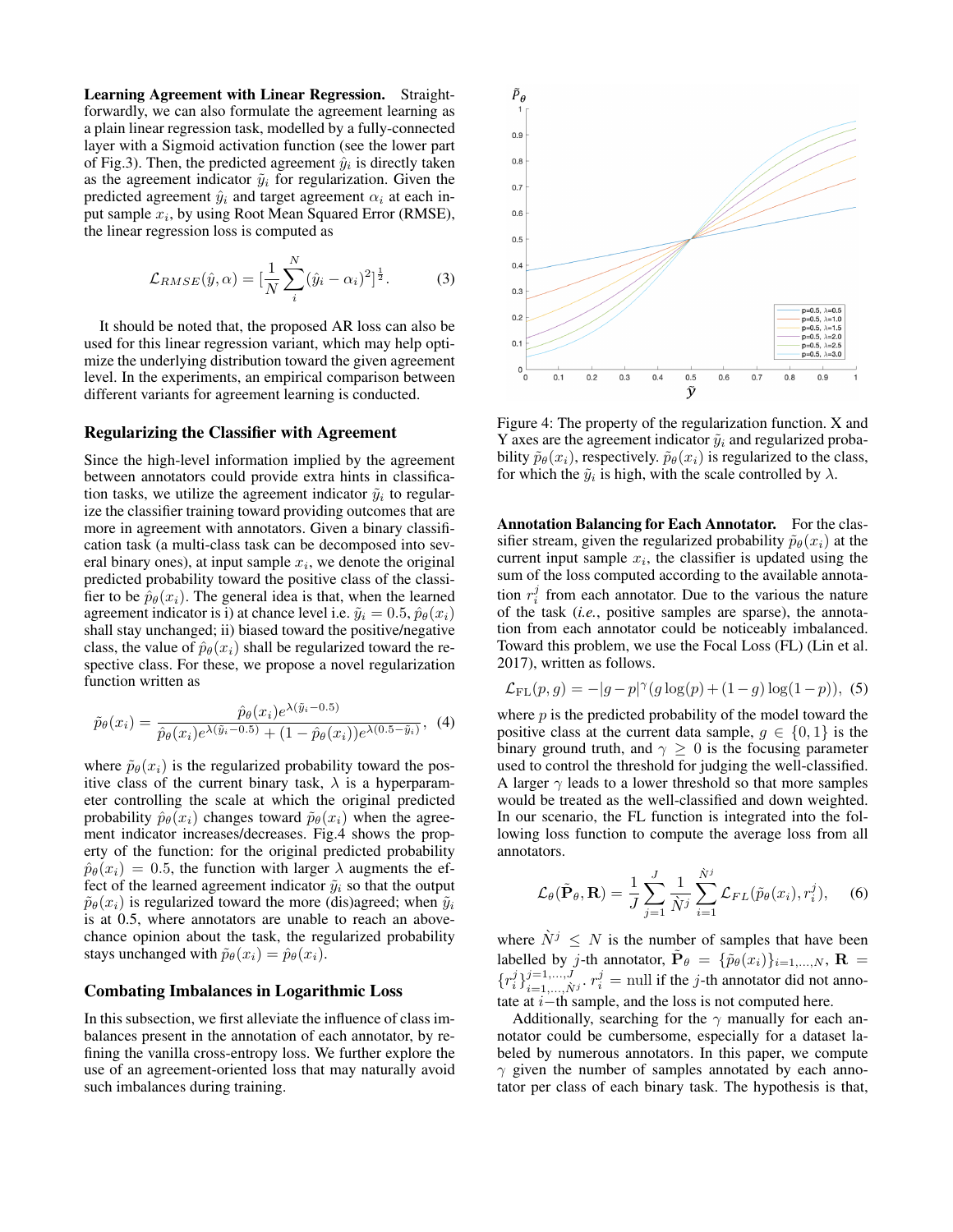for annotations biased more toward one class,  $\gamma$  shall set to be bigger since larger number of samples tend to be wellclassified. We leverage the effective number of samples (Cui et al. 2019) to compute each  $\gamma_i$  as follows.

$$
\gamma_j = \frac{(1 - \beta^{n_k^j})}{(1 - \beta^{(\dot{N}^j - n_k^j)})},\tag{7}
$$

where  $n_k^j$  is the number of samples for the majority class  $k$  in the current binary task annotated by annotator  $j, \beta = \frac{\hat{N}^j-1}{\hat{N}^j}$  $\frac{y-1}{\tilde{N}^j}$ .

Agreement-oriented Loss. In (de La Torre, Puig, and Valls 2018), a Weighted Kappa Loss (WKL) was used to compute the agreement-oriented loss between the output of a model and the annotation of an annotator. As developed from the Cohen's Kappa, this loss may guide the model to pay attention to the overall agreement level instead of the local mistake. Thus, we may be able to avoid the cumbersome work of alleviating the class imbalances as above. This loss function can be written as follows.

$$
\mathcal{L}_{\text{WKL}} = \log(1 - \kappa). \tag{8}
$$

The linear weighted kappa  $\kappa$  (Cohen 1968) is used in this equation, where the penalization weight is proportional to the distance between the predicted and the class. We replace the FL loss written in Equation 5, to compute the weighted kappa loss across samples and annotators using Equation 6. The value range of this loss is  $(-\infty, \log 2]$ , thus a Sigmoid function is applied before we sum the loss from each annotator. We compare this WKL loss function to the logarithmic one in our experiment.

## Experiments

In this section, we evaluate our proposed method with data annotated by multiple human experts, where the objective ground truth is ambiguous to define.

## Datasets

Two medical datasets are selected, involving data of body movement sequences and bone X-rays.

EmoPain. The EmoPain (Aung et al. 2015) dataset contains skeleton-like movement data collected from 18 participants with CP and 12 healthy participants while they perform a variety of full-body physical rehabilitation activities (e.g. stretching forward and sitting down). In total, we have 46 activity sequences collected from these 30 participants, with each sequence lasting for about 10 minutes (or 36,000 samples). A binary task is included to detect the presence of protective behavior (e.g. hesitation, guarding) (Keefe and Block 1982) exhibited by participants with CP during the performances. The detection of such behavior could be leveraged to generate automatic feedback and inform therapeutic personalized interventions (Wang et al. 2021a). Four experts were recruited to provide the binary annotations of the presence or absence of protective behavior per timestep for each CP participant data sequence.

MURA. The MURA dataset (Rajpurkar et al. 2017) comprises 40,561 radiographic images of 7 upper extremity types (i.e., shoulder, humerus, elbow, forearm, wrist, hand, and finger), and is used for the binary classification of abnormality. This dataset is officially split into training (36,808 images), validation (3197 images), and testing (556 images) sets, with no overlap in subjects. The training and validation sets are publicly available, with each image labelled by a radiologist. In the testing set, the authors of MURA recruited six additional radiologists for annotation, and defined the *ground truth* with majority-voting among three randomlypicked radiologists. The rest three radiologists achieved Cohen's kappa with such *ground truth* of 0.731, 0.763, and 0.778, respectively. To simulate the opinions of different experts for the data we have access to, three synthetic annotators are created to reach Cohen's kappa with the existing annotator at 0.80, 0.75, and 0.70, respectively.

#### Implementation Details

For experiments on the EmoPain dataset, the state-of-theart HAR-PBD network (Wang et al. 2021a) is adopted as the backbone, and Leave-One-Subject-Out validation is conducted across the participants with CP. The average of the performances achieved on all the folds is reported. The training data is augmented by adding Gaussian noise and cropping, as seen in (Wang et al. 2021b). The number of bins used in the general agreement distribution is set to 10, i.e., the respective softmax layer has 11 nodes. The  $\lambda$  used in the regularization function is set to 3.0.

For experiments on the MURA dataset, the Dense-169 network (Huang et al. 2017) pretrained on the ImageNet dataset (Deng et al. 2009) is used as the backbone. The original validation set is used as the testing set, where the first view (image) from each of the 7 upper extremity types of a subject is used. Images are all resized to be  $224 \times 224$ , while images in the training set are further augmented with random lateral inversions and rotations of up to 30 degrees. The number of bins is set to 5, and the  $\lambda$  is set to 3.0.

For all the experiments, the classifier stream is implemented with a fully-connected layer using a Softmax activation with two output nodes for the binary classification task. Adam (Kingma and Ba 2014) is used as the optimizer with a learning rate  $lr =1e-4$ , which is reduced by  $1/10$  if the performance is not improved after 10 epochs. The number of epochs is set to 50. the logarithmic loss is adopted by default as written in Equation 5 and 6, while the WKL loss (8) is used for comparison when mentioned. For the agreement learning stream, the AR loss is used for its distributional variant, while the RMSE is used for its linear regression variant. We implement our method with Tensor-Flow deep learning library on a PC with a RTX 3080 GPU and 32 GB memory.

#### Agreement Computation

For a binary task, the agreement level  $\alpha_i$  between annotators is computed as follows.

$$
\alpha_i = \frac{1}{j} \sum_{j=1}^{j} w_i^j r_i^j,\tag{9}
$$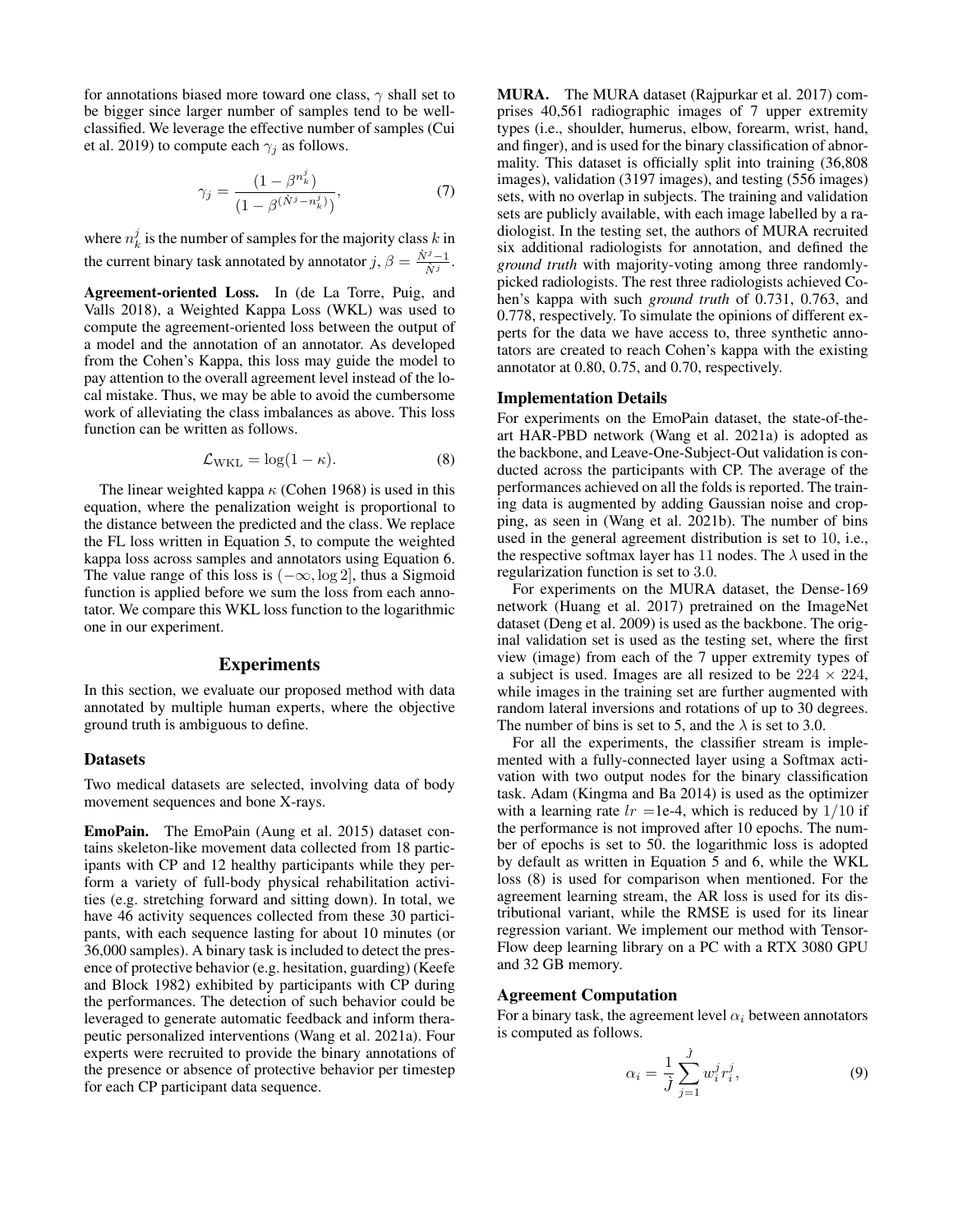Table 1: The ablation experiment on the EmoPain and MURA datasets. Majority-voting refers to the method using the majorityvoted ground truth for training. CE and WKL refer to the logarithmic and weighted kappa loss functions used in the classifier stream, respectively. Linear and Distributional refer to the agreement learning stream with linear regression and general agreement distribution, respectively. The best performance in each section is marked in bold per dataset.

| Framework/Annotator   | CE | WKL | Annotation<br><b>Balance</b> | Linear | Distributional | EmoPain | Δ↑<br><b>MURA</b> |
|-----------------------|----|-----|------------------------------|--------|----------------|---------|-------------------|
| Majority              |    |     |                              |        |                | 1.0417  | 0.7616            |
| Voting                |    |     |                              |        |                | 1.0452  | 0.7638            |
| Learn-from-all        |    |     |                              |        |                | 0.9733  | 0.7564            |
|                       |    |     |                              |        |                | 1.0189  | 0.7665            |
|                       |    |     |                              |        |                | 1.0407  | 0.7751            |
| Learn2Agree<br>(Ours) |    |     |                              |        |                | 1.0477  | 0.7727            |
|                       |    |     |                              |        |                | 1.0508  | 0.7796            |
|                       |    |     |                              |        |                | 1.0471  | 0.7768            |
|                       |    |     |                              |        |                | 1.0547  | 0.7801            |
| Annotator 1           |    |     |                              |        |                | 0.9613  | 1.0679            |
| Annotator 2           |    |     |                              |        |                | 1.0231  | 0.9984            |
| Annotator 3           |    |     |                              |        |                | 1.0447  | 0.9743            |
| Annotator 4           |    |     |                              |        |                | 0.9732  | 0.9627            |

where  $\dot{J}$  is the number of annotators that have labelled the sample  $x_i$ . In this way,  $\alpha_i \in [0,1]$  stands for the agreement of annotators toward the positive class of the current binary task. In this work, we assume each sample was labelled by at least one annotator.  $w_i^j$  is the weight for the annotation provided by  $j$ -th annotator that could be used to show the different levels of expertise of annotators. The weight can be set manually given prior knowledge about the annotator, or used as a learnable parameter for the model to estimate. In this work, we treat annotators equally by setting  $w_i^j$  to 1. We leave the discussion on other situations to future works.

## Metric

Following (Lovchinsky et al. 2019), we evaluate the performance of a model by using the agreement ratio as follows.

$$
\Delta = \frac{C_J^2}{J} \frac{\sum_{j=1}^J \text{Sigmoid}(\kappa(\tilde{\mathbf{P}}_{\theta}, \mathbf{R}^j))}{\sum_{j,j'=1 \& j \neq j'}^J \text{Sigmoid}(\kappa(\mathbf{R}^j, \mathbf{R}^{j'}))}, \quad (10)
$$

where the numerator computes the average agreement for the pairs of predictions of the model and annotations of each annotator, and the denominator computes the average agreement between annotators with  $C_J^2$  denoting the number of different annotator pairs.  $\kappa$  is the Cohen's Kappa. The agreement ratio  $\Delta > 0$  is larger than 1 when the model performs better than the average annotator (Lovchinsky et al. 2019).

### Results

Agreement-oriented Loss vs. Logarithmic Loss. As shown in the first section of Table 1, models trained with majority-voted ground truth produce agreement ratios of 1.0417 and 0.7616 with logarithmic loss and annotation balancing (in this case is class balancing for the single majority-voted ground truth) on the EmoPain and MURA datasets, respectively. However, as shown in the second section of Table 1, directly exposing the model to all the annotations is harmful, with performances lower than the majority-voting ones of 0.9733 and 0.7564 achieved on the two datasets using logarithmic loss alone. By using the

balancing method during training, the performance on the EmoPain dataset is improved to 1.0189 but is still lower than majority-voting one, while a better performance of 0.7665 than the majority-voting is achieved on the MURA dataset. These results show the importance of balancing for the modeling with logarithmic loss in a learn-from-all paradigm. With the WKL loss, performances of the model in majorityvoting (1.0452/0.7638) and learn-from-all (1.0407/0.7751) paradigms are further improved. This shows the advantage of the WKL loss for improving the fitting with multiple annotators, which also alleviates the need to use class balancing strategies.

The Impact of Our Learn2Agree Method. For both datasets, as shown in the third section of Table 1, with our proposed Learn2Agree method using general agreement distribution, the best overall performances of 1.0547 and 0.7801 are achieved on the two datasets, respectively. For the agreement learning stream, the combination of general agreement distribution and AR loss shows better performance than its variant using linear regression and RMSE on both datasets (1.0477 with logarithmic loss and 0.7768 with WKL loss). Such results could be due to the fact that the agreement indicator  $\tilde{y}_i$  produced from the linear regression is directly the estimated agreement value  $\hat{y}_i$ , which could be largely affected by the errors made during agreement learning. In contrast, with general agreement distribution, the information passed to the classifier is first the shape and skewness of the distribution  $G(y_i)$ . Thus, it is more tolerant to the errors (if) made by the weighted sum that used for the actual regression in the agreement learning stream.

Comparing with Annotators. In the last section of Table 1, the annotation of each annotator is used to compute the agreement ratio against the other annotators (Equation 10).

For the EmoPain dataset, the best method in majorityvoting (1.0452) and learn-from-all (1.0407) paradigms show very competitive if not better performances than annotator 3 (1.0447) who has the best agreement level with all the other annotators. Thereon, the proposed Learn2Agree method im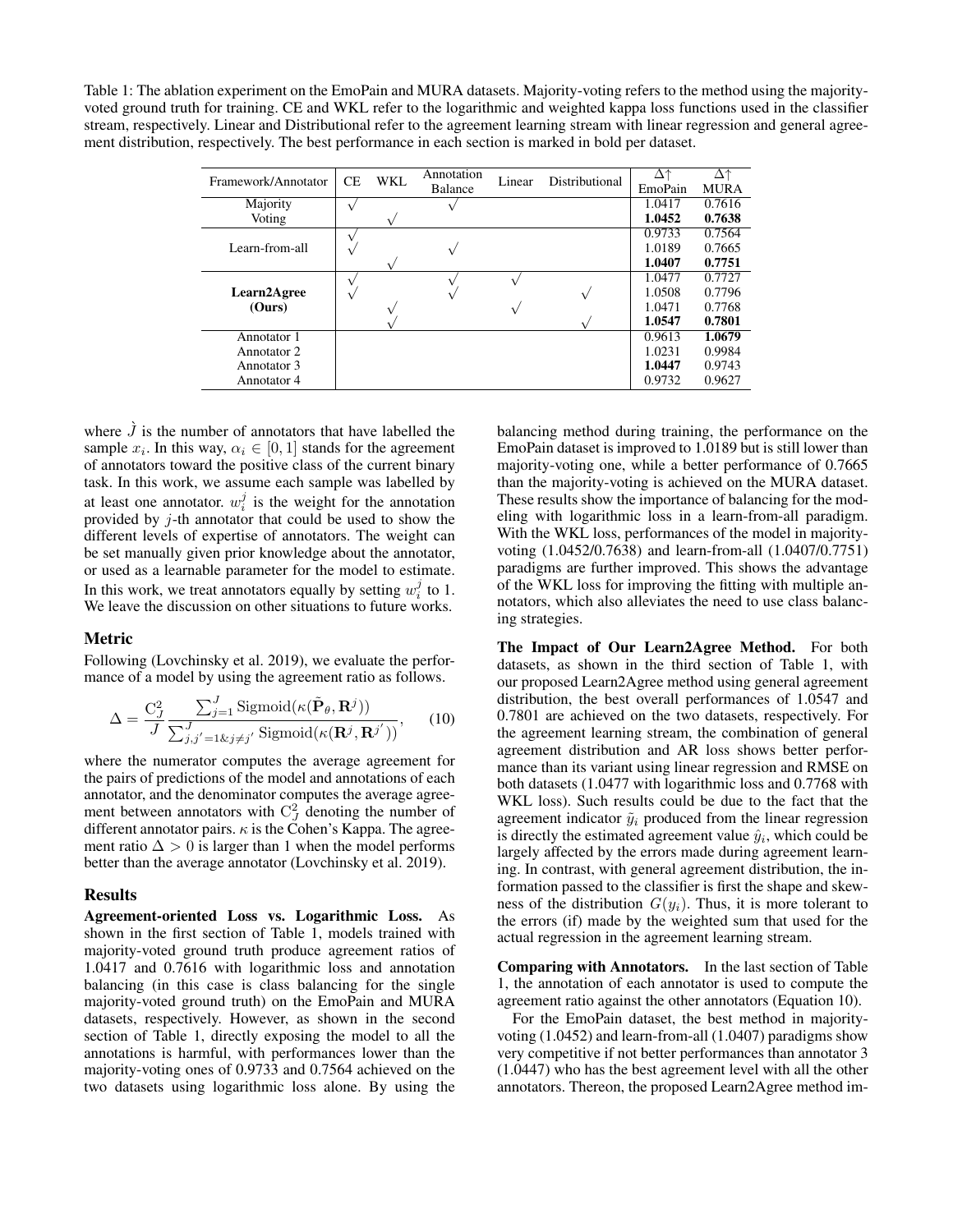Table 2: The experiment on the EmoPain dataset for analyzing the impact of Agreement Regression (AR) loss on agreement learning. The best performance in each agreement learning type is marked in bold.

| Classifier<br>Loss | <b>Agreement Learning</b><br>Type | <b>Agreement Learning</b><br>Loss |        |
|--------------------|-----------------------------------|-----------------------------------|--------|
|                    | Linear                            | <b>RMSE</b>                       | 1.0477 |
| CE                 |                                   | AR                                | 0.9976 |
|                    | Distributional                    | <b>RMSE</b>                       | 1.0289 |
|                    |                                   | AR                                | 1.0508 |
| WKL.               | Linear                            | <b>RMSE</b>                       | 1.0454 |
|                    |                                   | AR                                | 1.035  |
|                    | Distributional                    | <b>RMSE</b>                       | 1.0454 |
|                    |                                   | AR                                | 1.0482 |

proves the performance to an even higher agreement ratio of 1.0547 against all the annotators. This performance suggests that, when adopted in real-life, the model is able to analyze the protective behavior of people with CP at a performance that is highly in agreement with the human experts.

However, for the MURA dataset, the best performance so far achieved by the Learn2Agree method of 0.7801 is still lower than annotator 1. This suggests that, at the current task setting, the model may make around 22% errors more than the human experts. One reason could be largely due to the challenge of the task. As shown in (Rajpurkar et al. 2017), where the same backbone only achieved a similar if not better performance than the other radiologists for only one (wrist) out of the seven upper extremity types. In this paper, the testing set comprises all the extremity types, which makes the experiment even more challenging. Future works may explore better backbones tackling this.

The Impact of Agreement Regression Loss. The proposed AR loss can be used for both the distributional and linear agreement learning stream. However, as seen in Table 2 and Table 3, the performance of linear agreement learning is better with RMSE loss rather than with the AR loss. The design of the AR loss assumes the loss computed for a given quantile is in accord with its counterpart of agreement level. Thus, such results may be due to the gap between the quantile of the underlying distribution of the linear regression and the targeted agreement level. Therefore, the resulting estimated agreement indicator using AR loss passed to the classifier may not reflect the actual agreement level. Instead, for linear regression, a vanilla loss like RMSE promises that the regression value is fitting toward the actual agreement level.

By contrast, the proposed general agreement distribution directly adopts the range of agreement levels to be the distribution values, which helps to narrow such a gap when AR loss is used. Therein, the agreement indicator is extracted from the shape and skewness of such distribution (probabilities of all distribution values), which could better reflect the agreement level when updated with AR loss. As shown, the combination of distributional agreement learning and AR loss achieves the best performance in each dataset.

## **Conclusion**

In this paper, we targeted the scenario of learning with multiple annotators where the ground truth is ambiguous to de-

Table 3: The experiment on the MURA dataset for analyzing the impact of Agreement Regression (AR) loss on agreement learning. The best performance in each agreement learning type is marked in bold.

| Classifier | <b>Agreement Learning</b> | <b>Agreement Learning</b> | 74     |  |
|------------|---------------------------|---------------------------|--------|--|
| Loss       | Type                      | Loss                      |        |  |
|            | Linear                    | <b>RMSE</b>               | 0.7727 |  |
| CE.        |                           | AR                        | 0.7698 |  |
|            | <b>Distributional</b>     | <b>RMSE</b>               | 0.7729 |  |
|            |                           | AR                        | 0.7796 |  |
| WKL.       | Linear                    | <b>RMSE</b>               | 0.7707 |  |
|            |                           | AR                        | 0.7674 |  |
|            | <b>Distributional</b>     | <b>RMSE</b>               | 0.7724 |  |
|            |                           | AR                        | 0.7773 |  |

fine. Two medical datasets in this scenario were adopted for the evaluation. We showed that backbones developed with majority-voted *ground truth* or multiple annotations can be easily enhanced to achieve better agreement levels with annotators, by leveraging the underlying agreement information stored in the annotations. For agreement learning, our experiments demonstrate the advantage of learning with the proposed general agreement distribution and agreement regression loss, in comparison with other possible variants. Future works may extend this paper to prove its efficiency in datasets having multiple classes, as only binary tasks were considered in this paper. Additionally, the learning of annotator's expertise seen in (Tanno et al. 2019; Zhang et al. 2020; Ji et al. 2021) could be leveraged to weight the agreement computation and learning proposed in our method for cases where annotators are treated differently.

#### References

Aung, M. S.; Kaltwang, S.; Romera-Paredes, B.; Martinez, B.; Singh, A.; Cella, M.; Valstar, M.; Meng, H.; Kemp, A.; Shafizadeh, M.; et al. 2015. The automatic detection of chronic pain-related expression: requirements, challenges and the multimodal EmoPain dataset. *IEEE transactions on affective computing*, 7(4): 435–451.

Charpentier, B.; Zügner, D.; and Günnemann, S. 2020. Posterior network: Uncertainty estimation without ood samples via density-based pseudo-counts. *arXiv preprint* ples via density-based pseudo-counts. *arXiv:2006.09239*.

Cohen, J. 1960. A coefficient of agreement for nominal scales. *Educational and psychological measurement*, 20(1): 37–46.

Cohen, J. 1968. Weighted kappa: nominal scale agreement provision for scaled disagreement or partial credit. *Psychological bulletin*, 70(4): 213.

Cui, Y.; Jia, M.; Lin, T.-Y.; Song, Y.; and Belongie, S. 2019. Class-balanced loss based on effective number of samples. In *Proceedings of the IEEE/CVF Conference on Computer Vision and Pattern Recognition*, 9268–9277.

de La Torre, J.; Puig, D.; and Valls, A. 2018. Weighted kappa loss function for multi-class classification of ordinal data in deep learning. *Pattern Recognition Letters*, 105: 144–154.

Deng, J.; Dong, W.; Socher, R.; Li, L.-J.; Li, K.; and Fei-Fei, L. 2009. Imagenet: A large-scale hierarchical image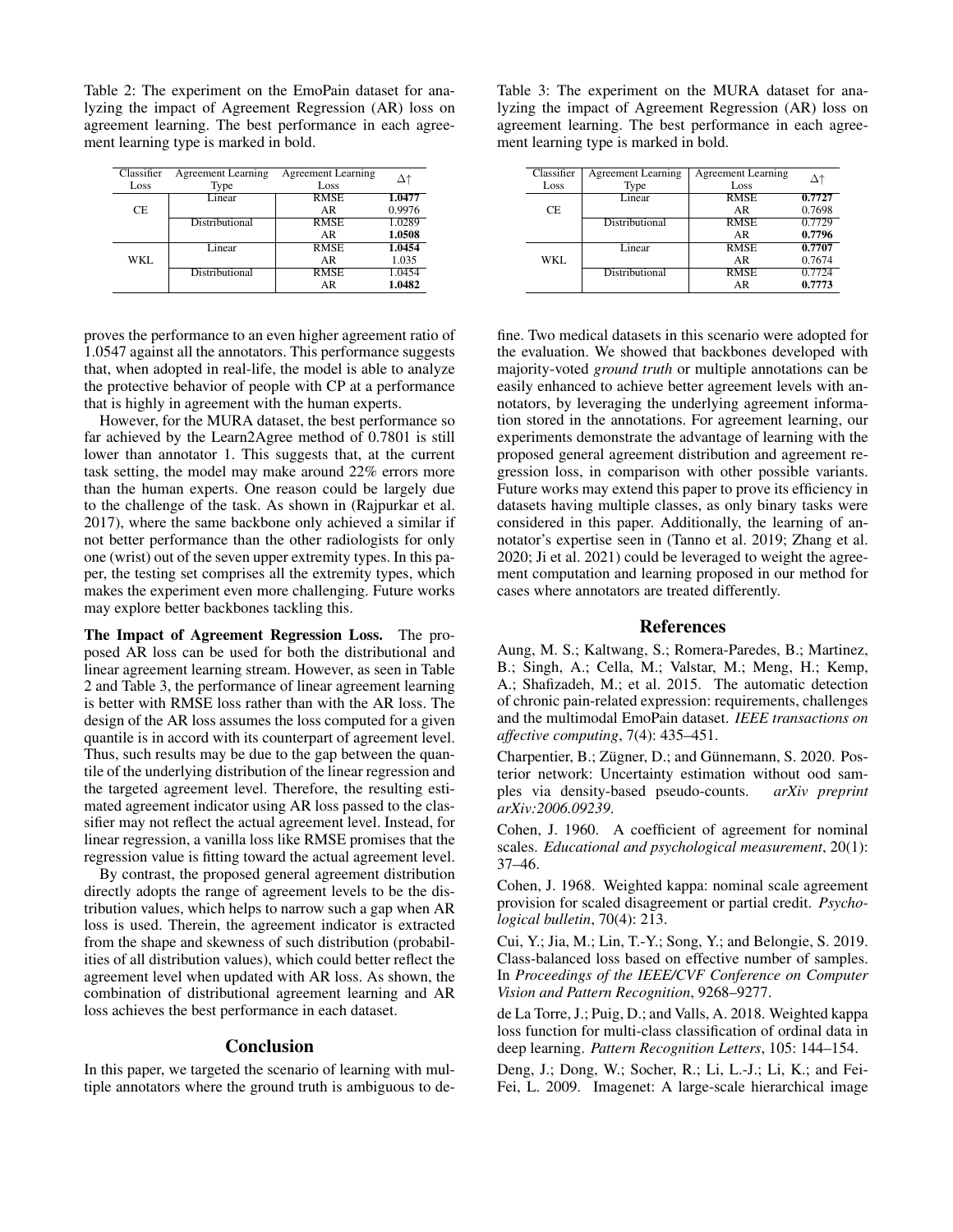database. In *2009 IEEE conference on computer vision and pattern recognition*, 248–255. Ieee.

Fan, C.; Zhang, Y.; Pan, Y.; Li, X.; Zhang, C.; Yuan, R.; Wu, D.; Wang, W.; Pei, J.; and Huang, H. 2019. Multi-horizon time series forecasting with temporal attention learning. In *Proceedings of the 25th ACM SIGKDD International Conference on Knowledge Discovery & Data Mining*, 2527– 2535.

Felipe, S.; Singh, A.; Bradley, C.; Williams, A. C.; and Bianchi-Berthouze, N. 2015. Roles for personal informatics in chronic pain. In *2015 9th International Conference on Pervasive Computing Technologies for Healthcare*, 161– 168. IEEE.

Fleiss, J. L. 1971. Measuring nominal scale agreement among many raters. *Psychological bulletin*, 76(5): 378.

Guan, M.; Gulshan, V.; Dai, A.; and Hinton, G. 2018. Who said what: Modeling individual labelers improves classification. In *Proceedings of the AAAI Conference on Artificial Intelligence*, volume 32.

Hao, L.; Naiman, D. Q.; and Naiman, D. Q. 2007. *Quantile regression*. 149. Sage.

Healey, J. 2011. Recording affect in the field: Towards methods and metrics for improving ground truth labels. In *International conference on affective computing and intelligent interaction*, 107–116. Springer.

Hu, N.; Englebienne, G.; Lou, Z.; and Kröse, B. 2016. Learning to recognize human activities using soft labels. *IEEE transactions on pattern analysis and machine intelligence*, 39(10): 1973–1984.

Hu, P.; Sclaroff, S.; and Saenko, K. 2020. Uncertainty-aware learning for zero-shot semantic segmentation. *Advances in Neural Information Processing Systems*, 33.

Huang, G.; Liu, Z.; Van Der Maaten, L.; and Weinberger, K. Q. 2017. Densely connected convolutional networks. In *Proceedings of the IEEE conference on computer vision and pattern recognition*, 4700–4708.

Ji, W.; Yu, S.; Wu, J.; Ma, K.; Bian, C.; Bi, Q.; Li, J.; Liu, H.; Cheng, L.; and Zheng, Y. 2021. Learning Calibrated Medical Image Segmentation via Multi-Rater Agreement Modeling. In *Proceedings of the IEEE/CVF Conference on Computer Vision and Pattern Recognition*, 12341–12351.

Karimi, D.; Dou, H.; Warfield, S. K.; and Gholipour, A. 2020. Deep learning with noisy labels: Exploring techniques and remedies in medical image analysis. *Medical Image Analysis*, 65: 101759.

Keefe, F. J.; and Block, A. R. 1982. Development of an observation method for assessing pain behavior in chronic low back pain patients. *Behavior therapy*.

Kendall, A.; Badrinarayanan, V.; and Cipolla, R. 2017. Bayesian segnet: Model uncertainty in deep convolutional encoder-decoder architectures for scene understanding. In *British Machine Vision Conference*.

Kingma, D. P.; and Ba, J. 2014. Adam: A method for stochastic optimization. *arXiv preprint arXiv:1412.6980*.

Kleinsmith, A.; Bianchi-Berthouze, N.; and Steed, A. 2011. Automatic recognition of non-acted affective postures. *IEEE*

*Transactions on Systems, Man, and Cybernetics, Part B*, 41(4): 1027–1038.

Koenker, R.; and Hallock, K. F. 2001. Quantile regression. *Journal of economic perspectives*, 15(4): 143–156.

Lakshminarayanan, B.; Pritzel, A.; and Blundell, C. 2016. Simple and scalable predictive uncertainty estimation using deep ensembles. *arXiv preprint arXiv:1612.01474*.

Lampert, T. A.; Stumpf, A.; and Gancarski, P. 2016. An empirical study into annotator agreement, ground truth estimation, and algorithm evaluation. *IEEE Transactions on Image Processing*, 25(6): 2557–2572.

Leibig, C.; Allken, V.; Ayhan, M. S.; Berens, P.; and Wahl, S. 2017. Leveraging uncertainty information from deep neural networks for disease detection. *Scientific reports*, 7(1): 1– 14.

Li, X.; Wang, W.; Hu, X.; Li, J.; Tang, J.; and Yang, J. 2021. Generalized focal loss v2: Learning reliable localization quality estimation for dense object detection. In *Proceedings of the IEEE/CVF Conference on Computer Vision and Pattern Recognition*, 11632–11641.

Li, X.; Wang, W.; Wu, L.; Chen, S.; Hu, X.; Li, J.; Tang, J.; and Yang, J. 2020. Generalized focal loss: Learning qualified and distributed bounding boxes for dense object detection. *arXiv preprint arXiv:2006.04388*.

Lin, T.-Y.; Goyal, P.; Girshick, R.; He, K.; and Dollár, P. 2017. Focal loss for dense object detection. In *Proceedings of the IEEE international conference on computer vision*, 2980–2988.

Long, C.; and Hua, G. 2015. Multi-class multi-annotator active learning with robust gaussian process for visual recognition. In *Proceedings of the IEEE international conference on computer vision*, 2839–2847.

Long, C.; Hua, G.; and Kapoor, A. 2013. Active visual recognition with expertise estimation in crowdsourcing. In *Proceedings of the IEEE International Conference on Computer Vision*, 3000–3007.

Lovchinsky, I.; Daks, A.; Malkin, I.; Samangouei, P.; Saeedi, A.; Liu, Y.; Sankaranarayanan, S.; Gafner, T.; Sternlieb, B.; Maher, P.; et al. 2019. Discrepancy Ratio: Evaluating Model Performance When Even Experts Disagree on the Truth. In *International Conference on Learning Representations*.

Ma, L.; Stückler, J.; Kerl, C.; and Cremers, D. 2017. Multiview deep learning for consistent semantic mapping with rgb-d cameras. In *2017 IEEE/RSJ International Conference on Intelligent Robots and Systems*, 598–605. IEEE.

Meng, H.; Kleinsmith, A.; and Bianchi-Berthouze, N. 2011. Multi-score learning for affect recognition: the case of body postures. In *International Conference on Affective Computing and Intelligent Interaction*, 225–234. Springer.

Postels, J.; Ferroni, F.; Coskun, H.; Navab, N.; and Tombari, F. 2019. Sampling-free epistemic uncertainty estimation using approximated variance propagation. In *Proceedings of the IEEE/CVF International Conference on Computer Vision*, 2931–2940.

Rajpurkar, P.; Irvin, J.; Bagul, A.; Ding, D.; Duan, T.; Mehta, H.; Yang, B.; Zhu, K.; Laird, D.; Ball, R. L.; et al. 2017.